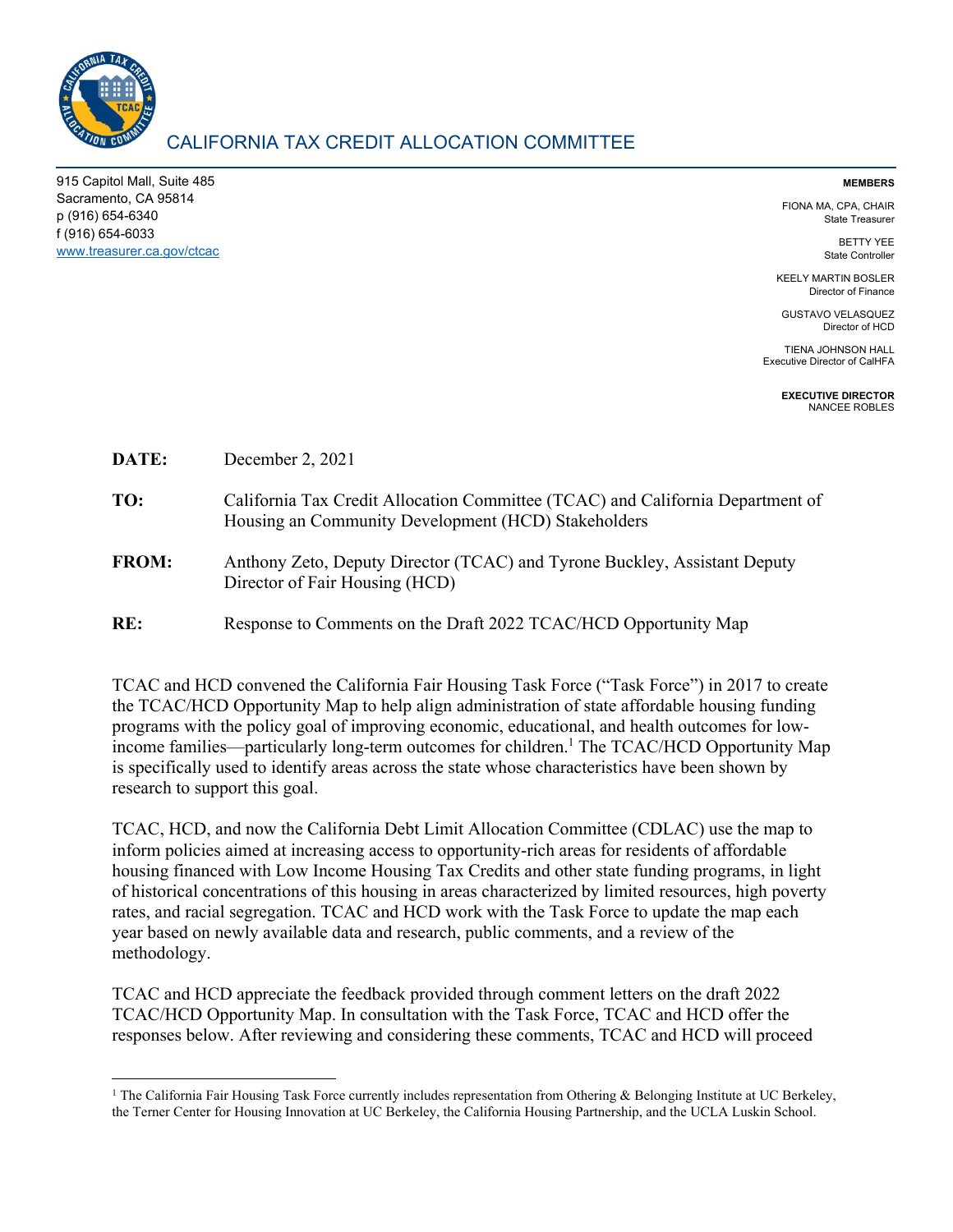with the changes initially proposed to the draft 2022 TCAC/HCD Opportunity Map. However, multiple issues raised in comment letters may be considered as part of the next year's map update, as described below.

## **Comments Related to Policy Application Rather than Mapping Methodology**

Several comments did not relate to mapping methodology but instead to how the TCAC/HCD Opportunity Map is being used in state policies and programs, including state housing agencies' affirmatively furthering fair housing (AFFH) strategies. As noted in the release of the draft 2022 TCAC/HCD Opportunity Map, HCD plans to lead a broader conversation in 2022 with state agencies, researchers, developers, community groups, and other stakeholders to assess and refine the state's approach to AFFH across different kinds of neighborhoods and multiple policy areas, including housing funding programs, and how best to use opportunity mapping within that context. HCD will provide additional information on how to engage in this conversation in the coming months. If you would like to learn more about this work, you can email affhguidance@hcd.ca.gov to indicate your interest.

## **Methodology Issues to Explore in Future Map Updates**

Several comments related to mapping methodology issues that will not be addressed in the draft 2022 TCAC/HCD Opportunity Map, whether because they were explored as part of this update but did not lead to proposed methodology changes this year, they relate to structural issues that will be discussed over the coming year, or both.<sup>2</sup> These issues included consideration of transit proximity and environmental hazards such as wildfires, how rural areas are defined, and the reference geographies which influence how tracts and rural block groups are sorted into categories. These and other issues will be considered as part of next year's map update and the broader HCD-led conversation about the state's approach to AFFH; mapping methodologies may factor into this conversation in multiple ways, such as in ensuring mapping approaches are appropriately tailored to policy goals, contexts, and populations.

## **Methodological Clarifications**

Several areas of the TCAC/HCD Opportunity Map methodology warrant clarification based on comments received.

- **How segregation is defined in the High Segregation & Poverty filter.** Areas that meet the concentrated poverty threshold are classified as High Segregation & Poverty if they are also racially segregated. Racially segregated is defined as having disproportionate representation of Black, Hispanic, Asian, and/or all people of color in comparison to the county—not *only* all people of color, as stated in multiple comment letters.
- **How poverty is considered in the methodology.** Poverty is considered in multiple areas of the methodology for specific reasons. First, poverty is separately considered in the Economic and the Education domains because of distinct bodies of research on the association between neighborhood-level poverty rates and critical outcomes and school-level poverty rates and

<sup>&</sup>lt;sup>2</sup> For a more detailed explanation of areas explored which did not lead to proposed methodology changes for the 2022 TCAC/HCD Opportunity Map, see the memo from TCAC and HCD which accompanied release of the draft 2022 map on November 4, 2021: https://www.treasurer.ca.gov/ctcac/opportunity/2022/Opportunity-Map-Memo.pdf.